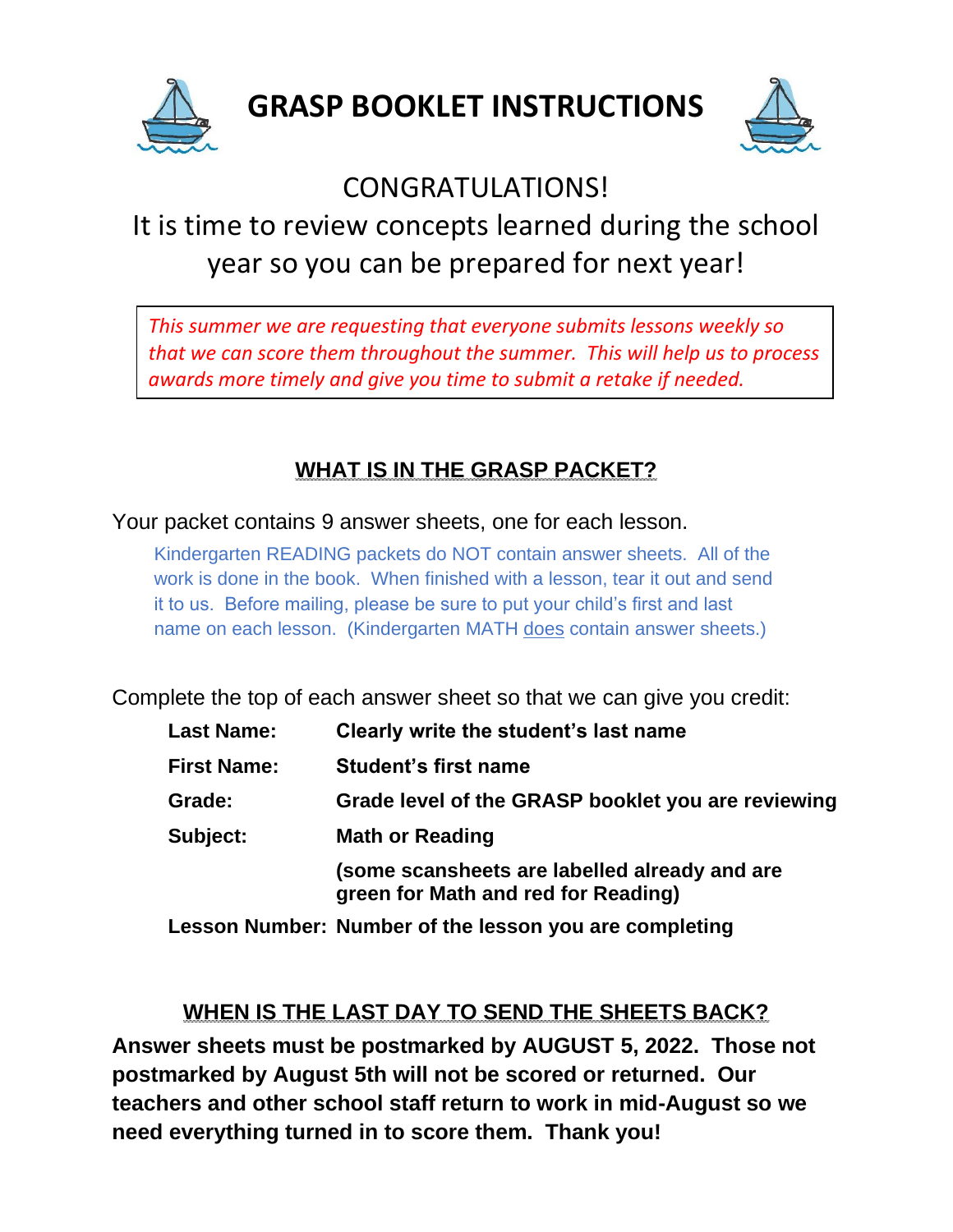#### **WHAT IS THE PROCESS FOR RETURNING THE SCANSHEETS?**

**A** Please use the student's name and address for the return address. We will send the scored lessons to the return address on the envelope.

Please indicate on a lesson if the address is different from the address used for registering. Let us know if this is an address change or a temporary summer location.



One envelope can have any number of answer sheets, even for different children in the family. Use the envelopes provided but if you run out of envelopes or want to use a large envelope, mail to:

> GRASP PO Box 311 Grand Rapids MI 49501-0311

 $\triangle$ Rates change so be sure to use the appropriate postage.

Fold and crease well or the Post Office will charge an additional fee for a bulky envelope.

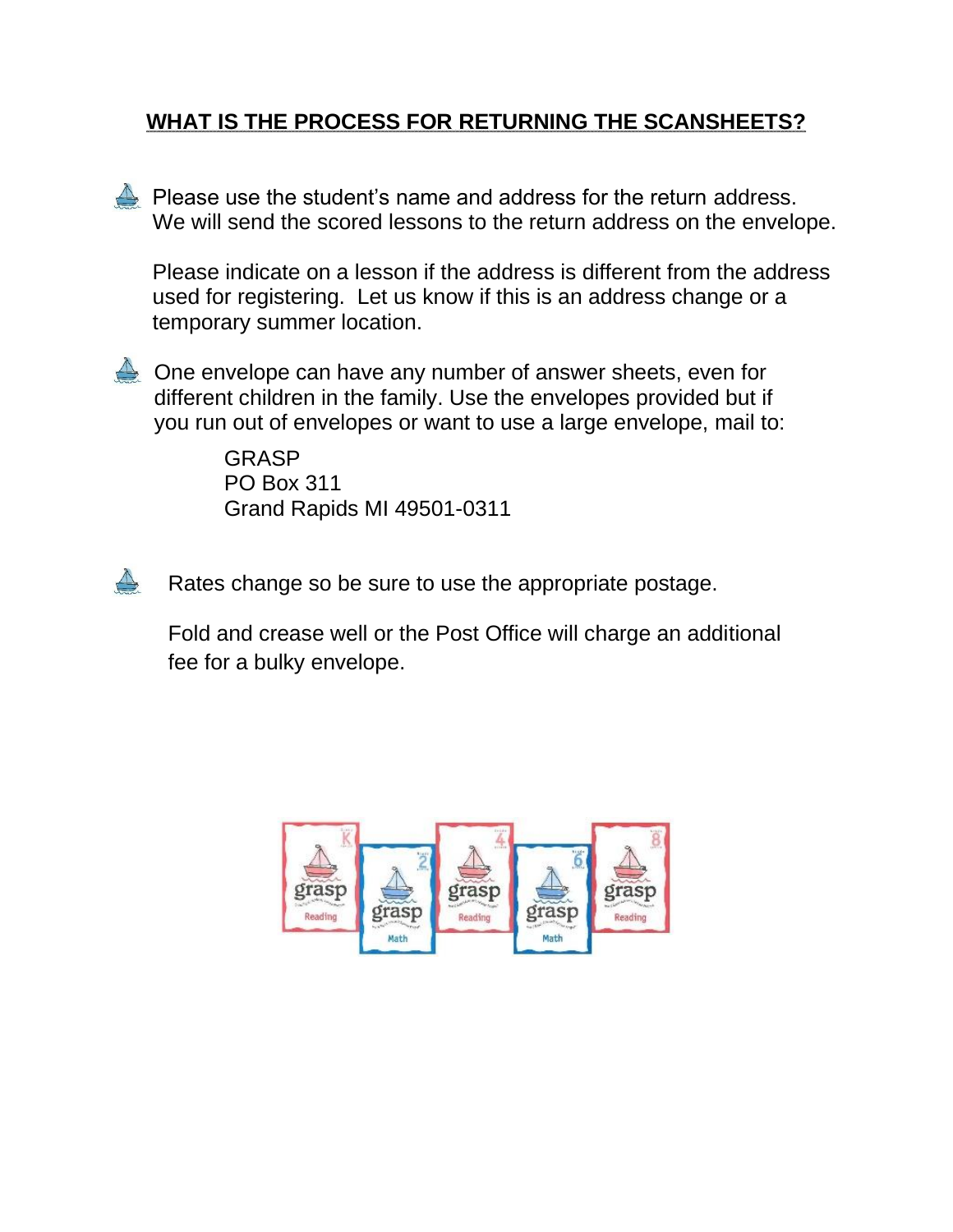#### **WHAT IS THE SUGGESTED SCHEDULE?**

 $\triangle$ You can work at your own pace, but please try to send your lessons using the schedule below. That will ensure that you don't get behind, you are able to submit a "retake" if you failed a lesson, and so that we don't get too many to score in the last weeks of the program.

#### Mail by:

| <b>Lesson 1 by June</b> | 10 |
|-------------------------|----|
| <b>Lesson 2 by June</b> | 17 |
| <b>Lesson 3 by June</b> | 24 |
| Lesson 4 by July        | 1  |
| <b>Lesson 5 by July</b> | 8  |

**Lesson 6 by July 15 Lesson 7 by July 22 Lesson 8 by July** 29 **Lesson 9 by August 5** 

If you ordered late, submit more than one lesson per week to meet the final deadline of August 5<sup>th</sup>.

#### **WHAT HAPPENS AFTER THEY ARE SCORED?**

- We score and return the answer sheets as soon as possible so that you get your results quickly! We are not open on Fridays so mail received on a Friday is processed the next week.
- $\triangle$ When you receive the scored answer sheet back, note any questions that were marked wrong. The correct answer is given on the same line as the question, in the area between the columns.

70% or higher - you get credit for the lesson!

69% or lower - you get one more chance. We will send a new "redo" sheet so you can bubble the answers that were correct and rework the ones you got wrong. **We stop allowing this two weeks before the end date because there isn't enough time for mailing to you and back. Be sure to be ahead of schedule if you think you may need this.**